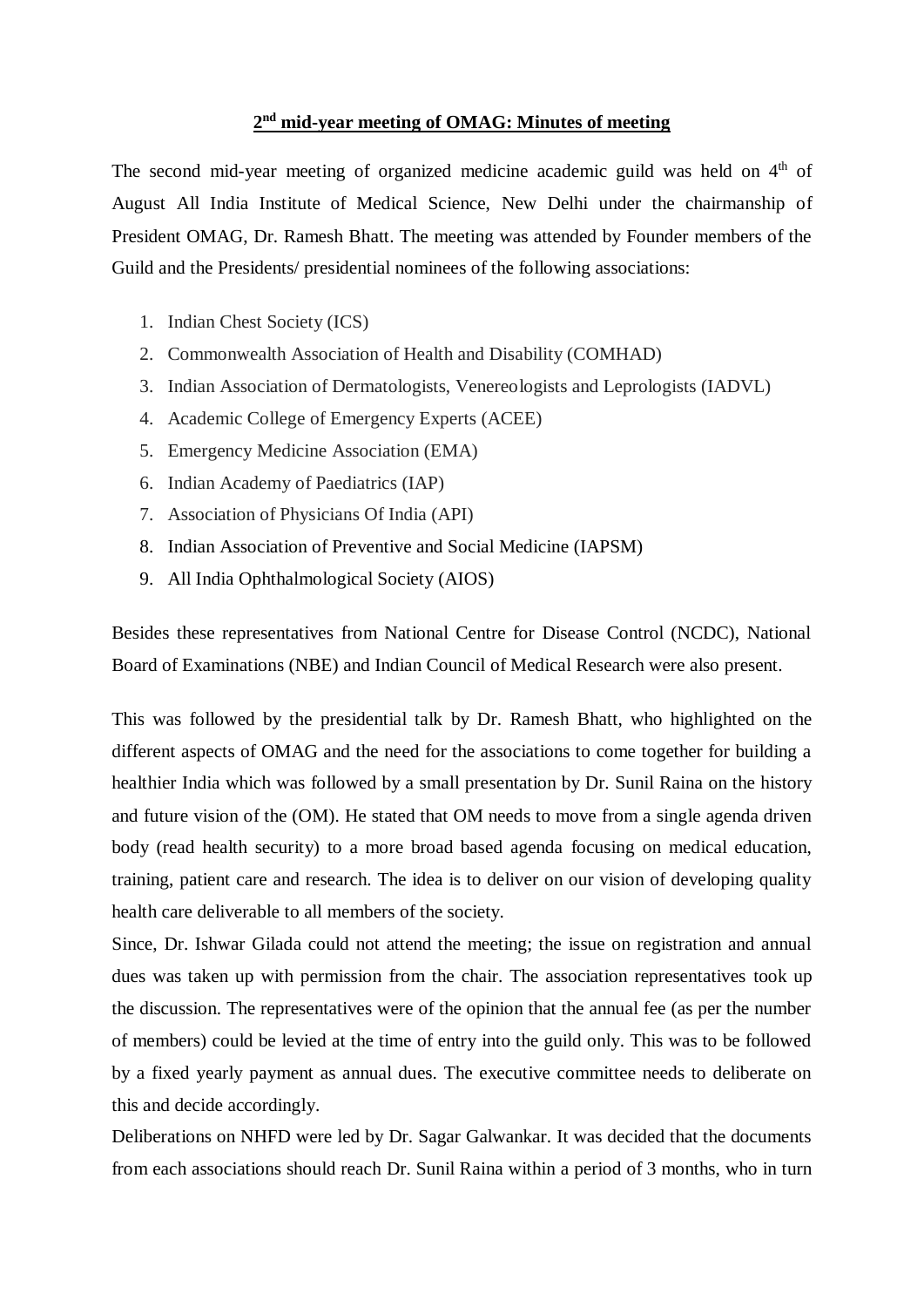will compile the same. The compiled document will be sent to Dr. Ashoo Grover, ICMR and Dr. AK Dhariwal, advisor NVBDCP for review before submission to the ministry of health and family welfare. There was a request for template by Dr. Sudhir Chaudhary, President ICS, which was directed to Dr. Sunil Raina for necessary action.

The debate on National education policy and NMC was led by Dr. Ramesh Bhat. Dr. Vijay Shah, Pradan Bharti elaborated on the National Medical Commission which was followed by discussion. Dr. Anupam Prakash representing API was of the opinion that an opposition needs to mounted on the NMC. However, the house was of the opinion that OMAG needs to play constructive role in helping Government formulate various components of NMC. Both Dr Vijay Shah and Dr. AK Dhariwal gave some examples wherein OMAG can come up with suggestions. The house decided that a formal document in this regard under Dr. Vijay Shah will be developed.

Dr. Abhijat Seth, President, NBE in his address delved on the future goals which included, developing Effective Student Loan System to address Medical Education Cost, Review DNB/FNB Pay structure across the board, Encourage DNB Emergency Medicine and DNB Family Medicine Career prospects to increase take up in these specialties, Increased focus on skill development programme, NRHM involvement in developing infrastructure for Specialists to deliver health care

Dr. AK Dhariwal, advisor NVBDCP spoke on the urgent need to address antimicrobial resistance (AMR). The issue has been a focus area for the guild since its inception.

Dr. S. Venkat from IIM spoke of the involvement of IIM in strengthening research in healthcare management and special issues in IIM L, NABH and other journals.

Dr. Sagar spoke about Wigyan Central and explored the possibilities of its use by the post graduates across the country.

Dr. S Natarajan, the president elect of OMAG highlighted on the various initiatives being taken up by AIOS in the field of patient carre, public health research. He also assured of full loigistic support for the annual meeting of OMAG to be held on  $20<sup>th</sup>$  February at Gurugram.

Dr. Ramesh Bhat, President, Indian Association of Dermatologists, Venereologists & Leprologists (IADVL), elaborated on the issue of fake drugs and fake degrees inundating India markets and medical education. He also acknowledge the role of the guild in helping